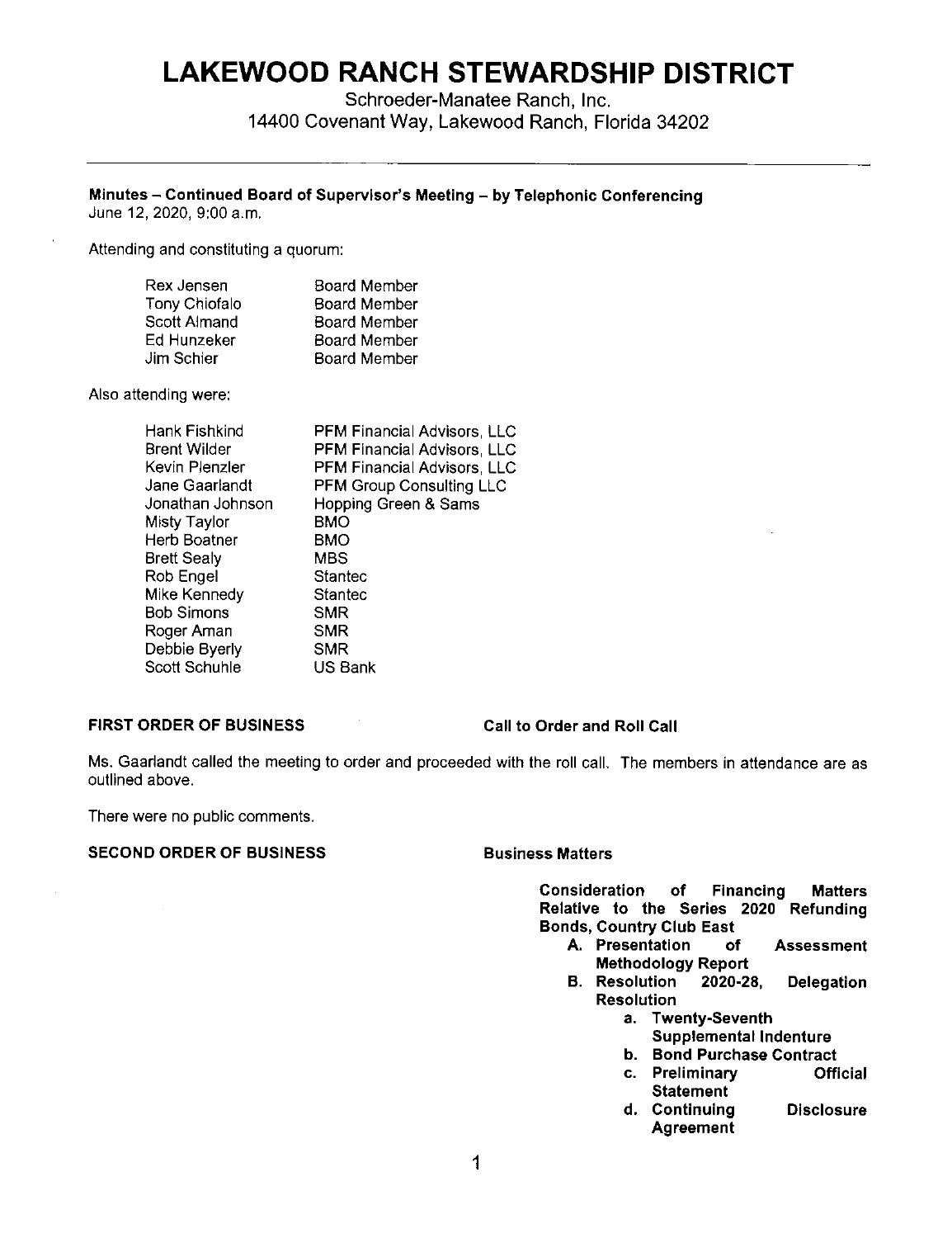Sealy provided details on certain parameters in the Delegation Resolution. Dr. Fishkind noted that market conditions are slowly improving and the best credits like Lakewood Ranch have

been outperforming the market and Staff is confident in the transaction and the work done with the Underwriter and is expecting a successful sale.

Mr. Sealy noted that he and Mr. Wilder would be presenting this item together and proceeded with a summary update on the refunding. Based on the current market condition it is estimated that the refunding will result in a debt service reduction of approximately 19%, which is about \$360,000 annually. Compared to the debt service assessments that were levied on the fiscal year 2020 tax roll that results in approximately 22% net present value savings or approximately \$4.2 million, considerably exceeding the general 3%-5% net present value benchmark for proceeding with refunding. Mr. Sealy provided details on Tables 6 and 7 in the Assessment Methodology Report. Staff **will** generate and provide a map detailing the 793 units plus the golf course that are subject to the 2006 bond and will receive a reduction in their debt service as a result of the closing of this refinancing. Mr.

Mr. Wilder provided additional details on the current market conditions and encouraging trends.

Ms. Taylor presented the delegated award resolution and the various documents included therein.

On MOTION by Mr. Hunzeker, seconded by Mr. Schier, with all in favor, the Board of Supervisors of the Lakewood Ranch Stewardship District approved Resolution 2020-28, Delegated Award Resolution.

## **THIRD ORDER OF BUSINESS Financial Matters**

Mr. Almand presented for the Board's Consideration:

# **Draw Requests & Requisitions**

**Requisition List for Draw No. 7 Lakewood National and Polo Run Projects Series 2017 Bond** 

On MOTION by Mr. Chiofalo, seconded by **Mr.** Schier, with all in favor, the Board of Supervisors of the Lakewood Ranch Stewardship District approved Requisition List No. 7 for Lakewood National and Polo Run Projects.

# **FOURTH ORDER OF BUSINESS Staff Reports**

**Manager's Report** - No Report

**Attorney's Report** - Mr. Johnson asked for the Board's authorization to commence the advertising process under the Consultants Competitive Negotiations Act to bring back qualification-based proposals for future roadway construction management service.

On MOTION by Mr. Hunzeker, seconded by Mr. Chiofalo, with all in favor, the Board of Supervisors of the Lakewood Ranch Stewardship District authorized Staff to commence the advertising process under the CCNA.

# **Engineer's Report** -

Mr. Engel presented for the Board's approval:

# **Consent Agenda**

**Change Order No. 1 Frederick Derr & Company, Inc. Academic Ave. & Lighterwood Trail Roadway Improvements Deductions for District Purchase Materials** 

- **e. Escrow Deposit Agreement**
- **f. Municipal Bond Insurance Commitment**
- **g. Municipal Bond Debt Service Reserve Insurance Commitment**
- **C. Other Matters** (provided under separate cover)